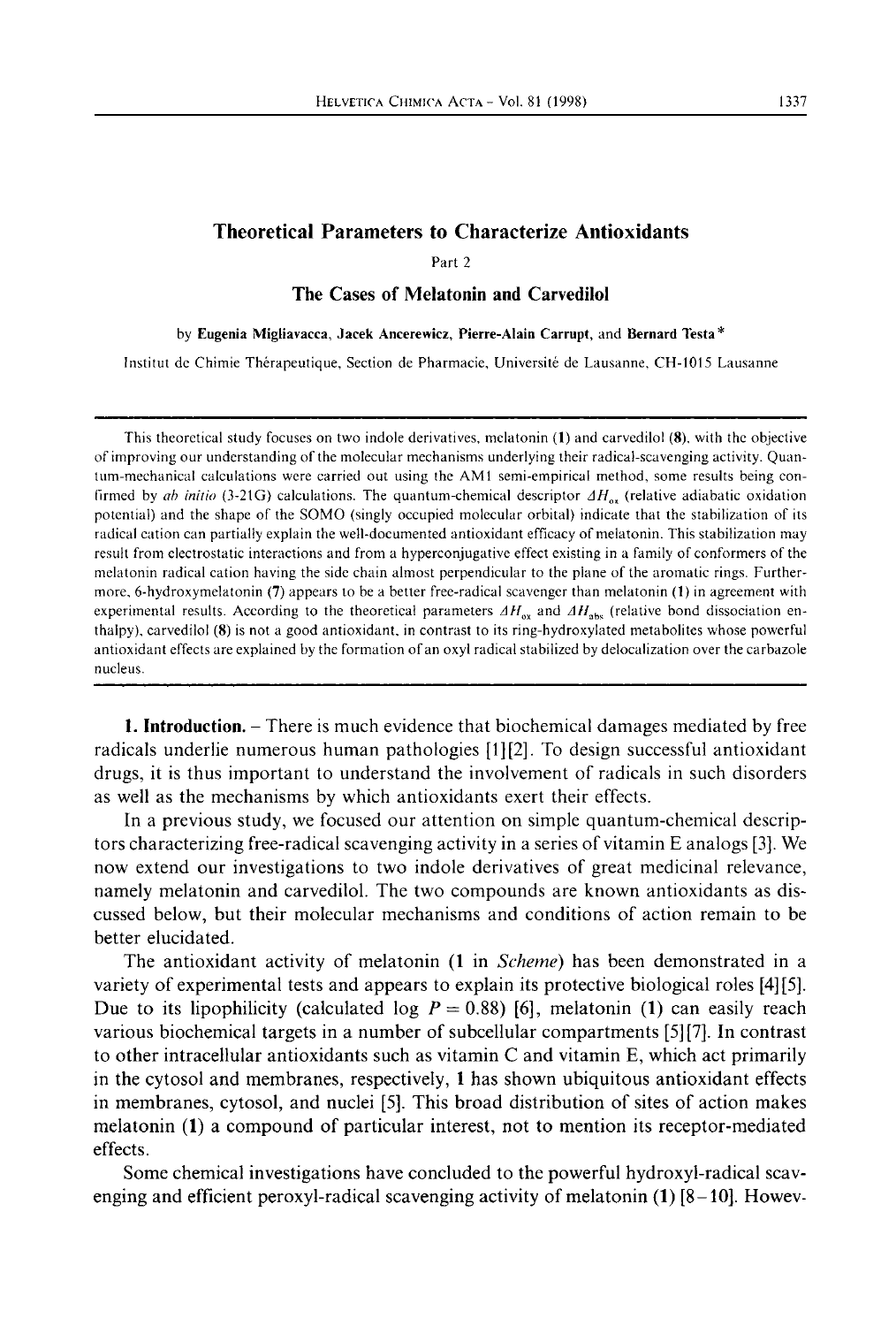Scheme. Postulated Mechanism of Direct Free-Radical Trapping by Melatonin (1) (adapted from Hardeland et al.) [17]



 $N^1$ -acetyl- $N^2$ -formyl-5-methoxykynuramine

er, careful *in vitro* biological evaluations have revealed a peculiar antioxidant profile for **1** [11][12], which was indeed an excellent scavenger of peroxyl radicals in biological media, but was only moderately active against other oxidants such as  $O_2^-$  and HClO. Unlike 5-hydroxyindolamines and the metabolite 6-hydroxymelatonin, melatonin and other 5-methoxyindolamines have no prooxidant effect [I 21. Furthermore, melatonin **(1)**  is able to scavenge free radicals produced during the autoxidation of catecholamines, possibly playing a neuroprotective role [ 131. Numerous biological experiments have confirmed the antioxidant properties of melatonin, *e.g.*, its protective role against safroleinduced DNA damage [14], buthionine sulfoximine-induced cataractogenesis [15], and paraquat-induced peroxidation of membrane lipids [16].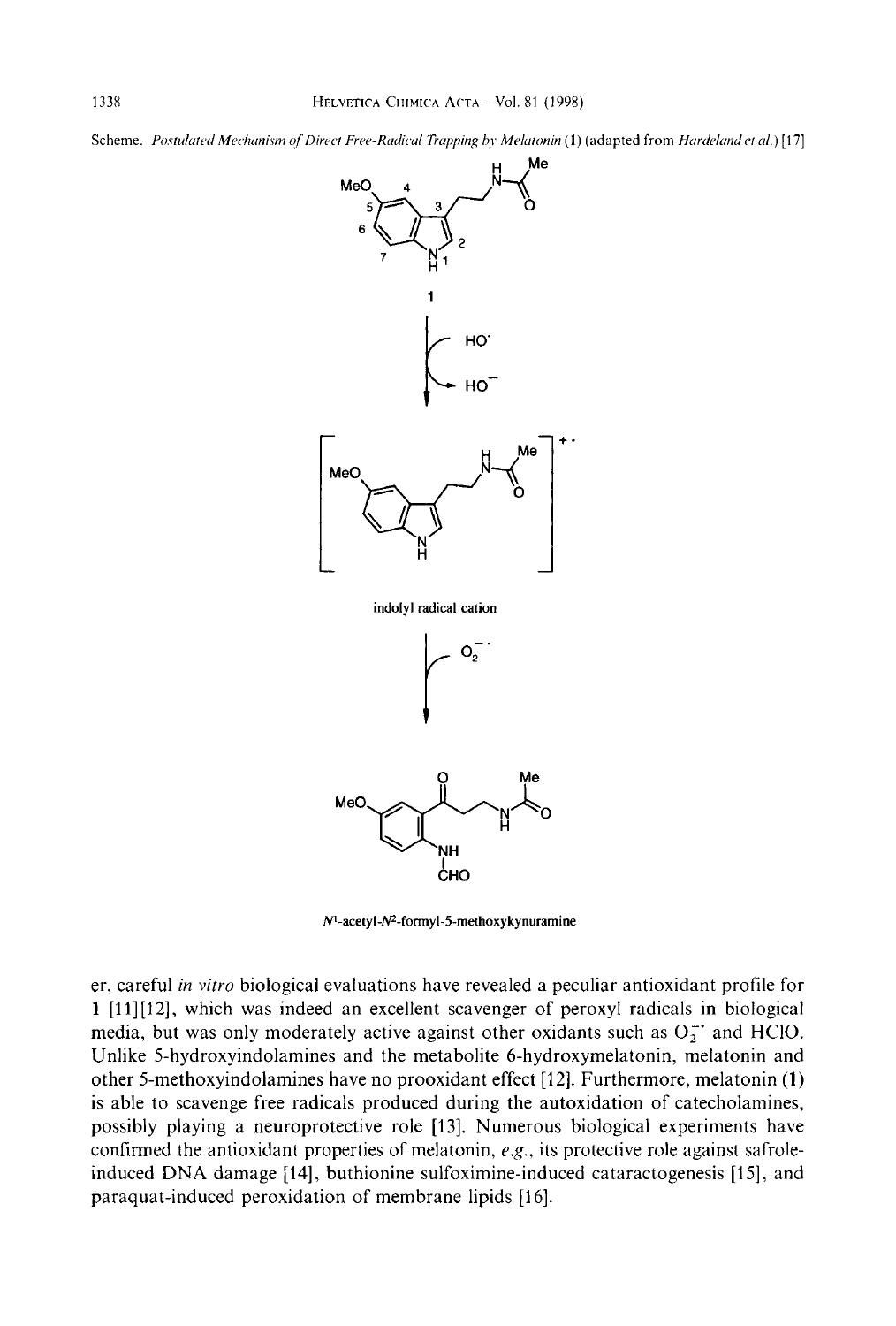Although the molecular mechanism of antioxidant action of melatonin **(1)** is not fully established, accumulated data suggest that it could play a key role in protecting organisms from damages initiated by free radicals. One hypothesis is that melatonin acts as an electron donor to yield a stable indolyl radical cation which could be further oxidized to  $N<sup>1</sup>$ -acetyl- $N<sup>2</sup>$ -formyl-5-methoxykynuramine *(Scheme)* [17].

The  $\beta$ -adrenoceptor antagonist carvedilol  $(8, \text{ see below})$  is another indole derivative of interest. Its unique cardioprotective properties appear to result from non-receptor-mediated activities [18], in agreement with the finding that the antioxidant effects of the drug or some metabolite(s) should account for a high efficacy in preventing cardiac ischaemia  $[18 - 21]$ . This pathology involves injuries caused by oxygen radicals  $[22]$ , hence the hypothesis that the free-radical scavenging properties of carvedilol contribute significantly to its cardioprotective action [18].

Various physicochemical, biochemical, cellular, and *in vivo* studies have documented the antioxidant properties of carvedilol **(8)** and mostly of its I-hydroxylated **(9)** and 3-hydroxylated **(10)** metabolites [19-21][23 -251. Structure-activity relationship studies have clarified that the antioxidant activity of **8** resides mainly in the carbazole moiety [23]. Carbazole itself has a high oxidation potential  $(1250 \text{ mV}$  in MeCN) [23] and acts as an *in vitro* antioxidant only in the presence of the hydroxyl radical HO' [23][26]. In contrast, carbazol-3-amine and carbazol-3-01 have a relatively low oxidation potential [23] and are potent free-radical scavengers in lipid peroxidation tests [26]. The presence of a OH or  $NH_2$  function on the carbazole moiety thus appears as a condition for free-radical scavenging activity. Indeed, the two hydroxylated metabolites are 10- to 40-fold more effective as antioxidants than carvedilol (8) itself [18] and may, therefore, contribute significantly to its therapeutic effects [27] [28].

In summary, many physicochemical and biochemical results are compatible with the known *in vivo* antioxidant effects of melatonin **(1)** and carvedilol **(8).** What remains to be further clarified, however, are the molecular mechanisms underlying such effects. Here, we present a quantum-mechanical study that addresses these questions and examines the electronic properties and reactivity of melatonin, carvedilol, and analogs. The results point to an unexpected stabilization of the melatonin radical cation, and confirm the antioxidant potential of the phenolic metabolites of carvedilol.

**2. Theoretical Parameters.** - Facility of electron transfer and stability of the radical formed by H-atom abstraction are two characteristics considered essential for a good radical scavenger antioxidant [3] [29]. Hence, some simple theoretical parameters were calculated here to quantitatively express these characteristics, namely the relative adiabatic ionization potential  $(AH_{ox})$ , and the relative O-H bond dissociation enthalpy  $(AH_{\rm abs})$  [3].

Among the simple theoretical parameters available, we chose  $\Delta H_{ox}$  and  $\Delta H_{abs}$ , because they proved to be the most informative parameters in the study of vitamin E [3].

The parameter  $\Delta H_{ox}$  is defined in *Eqn. 2*, itself obtained from the isodesmic *Reaction 1.* This parameter describes the capacity of a compound RH (relative to  $\alpha$ -tocopherol  $(\alpha$ -Toc-OH)) to donate an electron and is directly related to the adiabatic ionization potential. The latter, which is calculated as the difference between the heat of formation of the optimized radical cation and that of the corresponding neutral species, is an index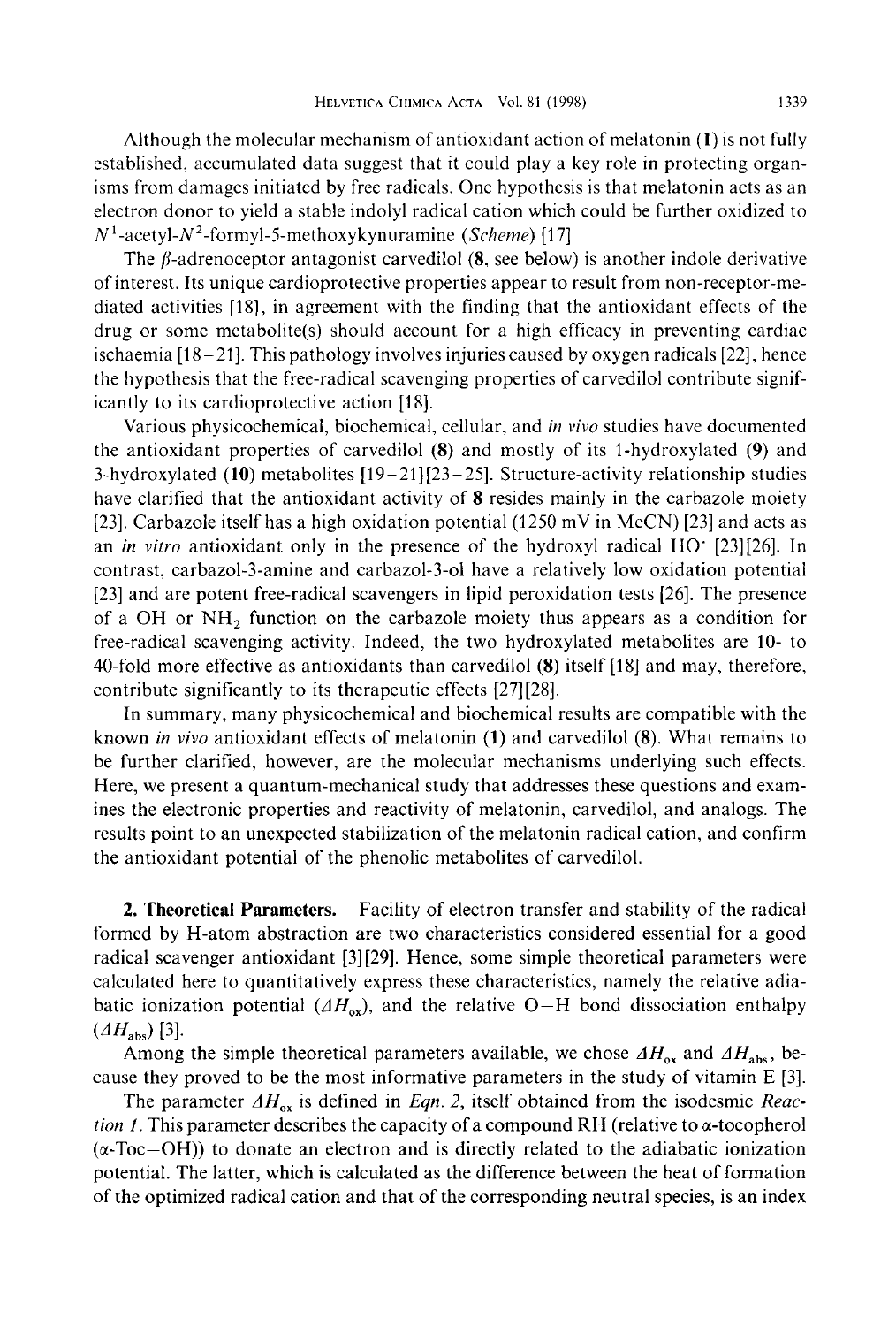of the facility of single-electron transfer (SET) from the antioxidant molecule to the free radical [3].

$$
RH + \alpha \text{-} \text{Toc} - \text{OH}^{+} \rightleftharpoons RH^{+} + \alpha \text{-} \text{Toc} - \text{OH}
$$
 (1)

$$
\Delta H_{ox} = \Delta H_f (\alpha - \text{Toc-OH}) + \Delta H_f (\text{RH}^+) \n- \Delta H_f (\alpha - \text{Toc-OH}^+) - \Delta H_f (\text{RH})
$$
\n(2)

The relative O-H bond dissociation enthalpy  $AH<sub>abs</sub>$  is defined by *Eqn. 4*, itself obtained from the isodesmic *Reaction* 3. This parameter describes the capacity of a compound RH (relative to  $\alpha$ -tocopherol) to donate a H-atom, and provides a quantitative estimate of the stability of the neutral radical species  $R^{+}[3]$ .

$$
RH + \alpha \text{-} \text{Toc} - O' \rightleftarrows R' + \alpha \text{-} \text{Toc} - OH
$$
 (3)

$$
\Delta H_{\text{abs}} = \Delta H_{\text{f}}(\alpha \text{-} \text{Toc} - \text{OH}) + \Delta H_{\text{f}}(\text{R}^{\cdot})
$$
  
- 
$$
\Delta H_{\text{f}}(\alpha \text{-} \text{Toc} - \text{O}^{\cdot}) - \Delta H_{\text{f}}(\text{R}^{\cdot} \text{H})
$$
 (4)

**3. Methods.** . All calculations were performed on *Silicon Gruprphic.s Indy R4400* and 02 *R5000* workstations. To locate the main valleys in the conformational space of melatonin. quenched molecular dynamics (MD) simulation [30-321 were performed at 2000 K using SYBYL *6.3* [33]. The simulations were run for 100 ps with steps of 1.0 fs. The frame data were stored every 0.05 ps, giving 2000 frames. The starting velocity of each atom was calculated from a *Boltzmann* distribution. Finally, 10% of all conformations were randomly selected and saved in a database ultimately containing 200 conformations. All the conformations in the database were then minimized using the *Trips* force field [34] with *Gusteiger-Marsili* atomic charges [35]. The *Pourll* minimization method was applied with the gradient value of 0.001 to test for convergence. The maximum number of iterations was set at 3000. The conformers were then classified according to increasing energy.

The conformational similarity of the 200 conformers was investigated by comparing all pairs of conformers. The two criteria of comparison were the force-field energy and the RMS distance difference calculated by the option MATCH in SYBYL over all heavy atoms and polar H-atoms. A *Fortrun* program then calculated the mean and standard deviations of the root mean squares (RMS) values. Two conformers were considered identical when their energy difference was  $\leq 3$  kcal/mol, and their RMS distance difference  $\leq$  the RMS mean minus the standard deviation. When this was the case, the conformer with higher energy was eliminated from the database.

All retained conformers were minimized a second time at the semi-empirical level. Semi-empirical calculations were performed using the *Austin* Model 1 (AMl) *Hurniltoniun* as implemented in SPARTAN 5.0 **[36].** Closed-shell species were optimized using the restricted *Hartrre-Fock* (RHF) approximation, whereas the open-shell species were calculated using the UHF approximation. To avoid large spin contamination  $(\langle S^2 \rangle)$  greater than 0.9) a single-point restricted open-shell *Hartree-Fock* (ROHF) calculation was systematically performed using the MOPAC 5.0 with the keyword PRECISE **[37].** 

Some *ah initio* calculations were also carried out using SPARTAN 5.0 at the RHF/3-21G level for closed-shell species, and at the unrestricted *Hartree-Fock* (UHF)/3-21 G level for open-shell species. Single-point ROHF/3-21 G calculations were also performed with *Gaussian 94* **[38]** on all radicals because of the different degrees of spin contamination. Indeed, failure to correct for a large degree of spin contamination would lead to seemingly lower energies which do not reflect a real improvement of the results, but are the result of a computational artifact **[39].** 

**4. Results and Discussion.** - 4.1. *Melatonin* **(1).** 4.1.1. *Stabilization of' the Melatonin Radical Cation.* The hypothesis that melatonin **(1)** acts as antioxidant by single-electron transfer producing a stable radical cation has been presented (see *Scheme)* [17]. To confirm this mechanistic hypothesis, also supported by some experimental results [l I] [12], quantum-chemical descriptors were evaluated using vitamin E as a reference [3].

**All** conformers identified by a quenched MD exploration were further optimized at a semi-empirical level using the RHF approximation. An electron was then removed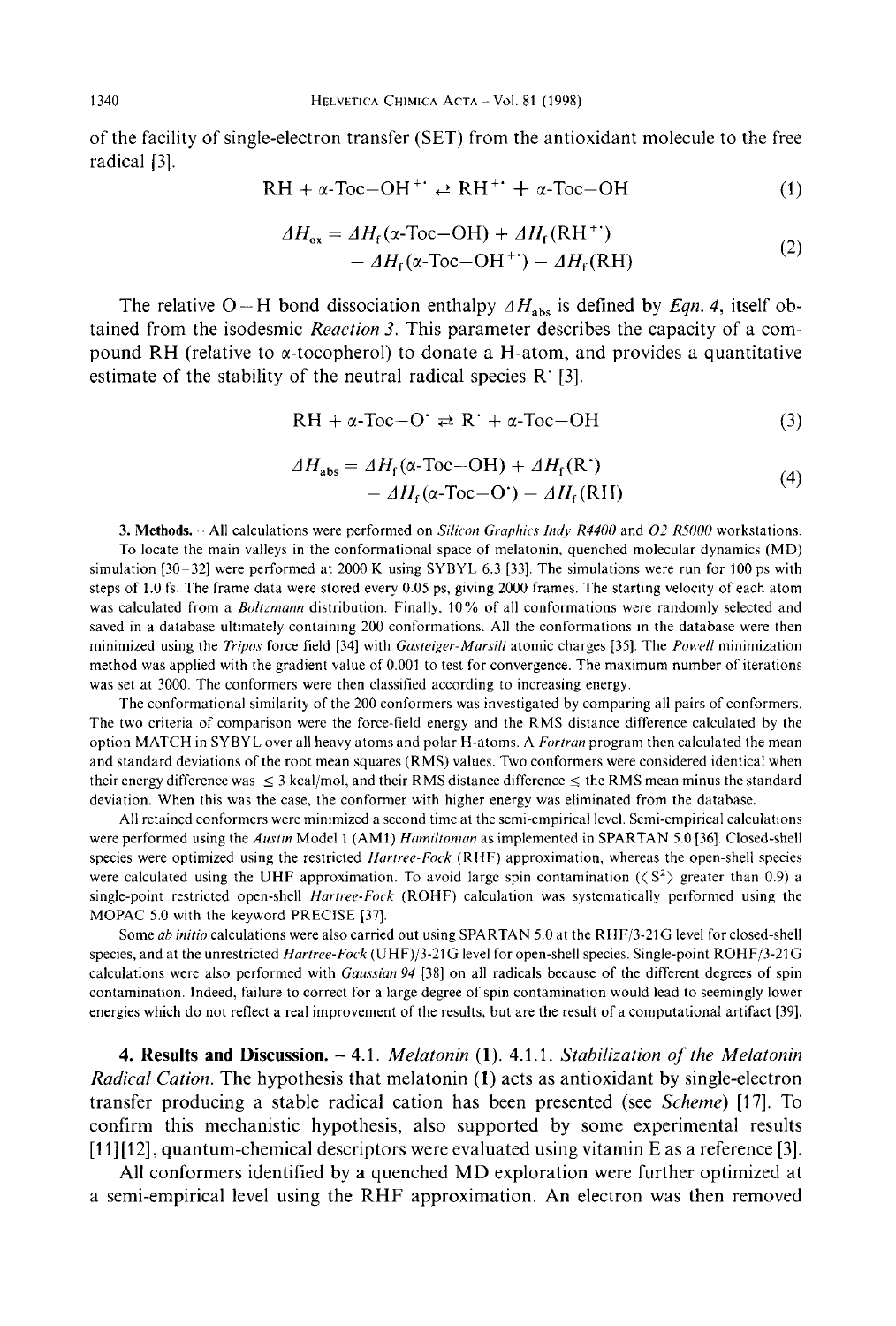from all conformers, yielding the radical cationic conformers of melatonin (open-shell species), which were subjected to a full geometry optimization using the UHF approximation, followed by a single-point RHF calculation.

Six low-energy conformers of the melatonin radical cation (designated **lAu'', 1 Ad", IBu", lBd'', ICu'',** and **1Cd")** were identified. They differed significantly in the geometry of the lateral chain and in the conformation (up or down) of the Me0 group *(Fig. 1).* The relative adiabatic ionization potential  $(4H_{ox})$  of the six conformers was small (see *Table 1*), indicating a relatively easy formation and suggesting that the antioxidant properties of melatonin **(1)** are due to the stability of its radical cation. This hypothesis is validated by the high capacity of 1 to scavenge the trichloromethylperoxyl



Fig. 1. *Themost stable conformers qjthemelatonin radicalcution* **(lAd", lAu", IBd", IBu'', ICd",** and **1Cu";**  see *Tuhle* **I** for heats of formation). **A,** B, and C refer to side-chain conformation; d and u refer to the conformation of the **Me0** group.

Table 1. *Theoretical Parameters of Melatonin*  $(1)^a$  *and Its Adiabatic Ionization Potentials Relative to*  $\alpha$ *-Tocopherol<sup>b</sup>)* 

| Chemical species <sup>c</sup> ) | $AH_{RC}^{RHFd})$ | AH <sub>ox</sub> <sup>AM1 e</sup> ) | Chemical species <sup>c</sup> ) | $\Delta H_{\text{RC}}^{\text{RHFd}}$ | $AH_{\rm ox}^{\rm AM1.6}$ |
|---------------------------------|-------------------|-------------------------------------|---------------------------------|--------------------------------------|---------------------------|
| $1Ad+$                          | 140.07            | $-0.33$                             | $1Bu^{+g}$                      | 138.74                               | $-1.67$                   |
| $1Au^{++}$                      | 141.21            | 0.80                                | $1Cd^+$                         | 139.40                               | $-1.01$                   |
| $IBd^{+f}$                      | 141.31            | 0.90                                | $1Cu^{+}$                       | 140.45                               | 0.04                      |

<sup>a</sup>) Heat of formation of the most stable neutral species  $\Delta H_{\text{NE}} = -33.61$  kcal/mol and  $E_{\text{NE}} = -756.01282$  hartree ") Heat of formation of the most stable neutral species  $\Delta H_{\text{NE}} = -33.61$  kcal/mol and  $E_{\text{NE}} = -756.01282$  hartree according to 3-21G calculations. <sup>b</sup>) The values for  $\alpha$ -tocopherol are:  $\Delta H_{\text{NE}} = -91.54$  kcal/mol, according to 3-21G calculations. ") The values for  $\alpha$ -tocopherol are:  $\Delta H_{\text{NE}} = -91.54 \text{ kcal/mol}$ ,<br> $\Delta H_{\text{RC}}^{\text{RHF}} = 82.48 \text{ kcal/mol}$ ,  $\Delta H_{\text{RN}}^{\text{RHF}} = -60.65 \text{ kcal/mol}$ ,  $E_{\text{NE}} = -687.71367$  hartree,  $E_{\text{RC}}^{\text{ROHF}} = -687.485002$ hartree. <sup>c</sup>) Conformers of the melatonin radical cation, see *Fig. 1*. <sup>d</sup>) Heat of formation (in kcal/mol) of the radical cation species using the RHF approximation. ') Enthalpy of the isodesmic *Reacrion I* (in kcal/mol) according to AM1 calculations. <sup>f</sup>) Total energy of the radical cation species  $R_{\text{RC}}^{\text{ROHF}} = -755.78318$  hartree and enthalpy of the isodesmic *Reaction 1*  $\Delta H_{ox}^{3-216} = 0.62$  kcal/mol according to 3-21G calculations. <sup>8</sup>) Total energy<br>of the radical cation species  $E_{RC}^{ROHF} = -755.79021$  hartree and enthalpy of the isodesmic *Reaction* of the radical cation species  $E_{\text{RC}}^{\text{norm}} = -755.79021$  harts  $AH_{ox}^{3.21G} = -3.79$  kcal/mol according to 3-21G calculations.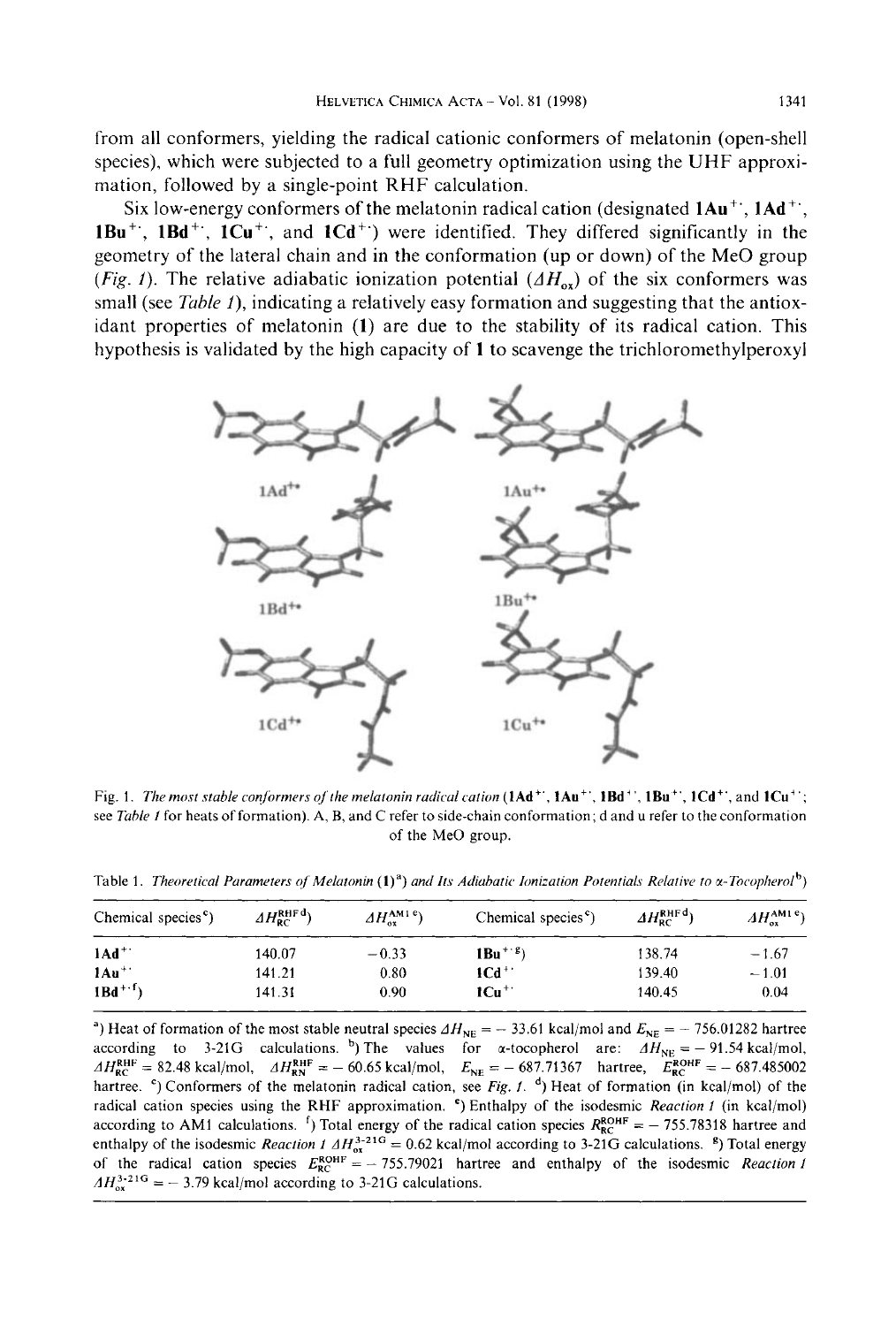radical  $(Cl_3COO')$  [12]. This alkylperoxyl radical is highly electron-deficient and oxidizes most of its substrates by electron transfer [40].

Which are the molecular factors accounting for this relative stability of the radical cation? The geometry and charge distribution of the six conformers point to the stabilizing effect of through-space electrostatic interactions between the carbonyl 0-atom of the N-Ac group and electropositive atoms in the indole ring *(Fig. I).* In particular, the electrostatic stability of the conformers **1Ad"** and **1Au"** may come from the interaction between the carbonyl 0-atom of the N-Ac group and the H-atom at C(2) of the indole nucleus, as well as of the conformers  $1Cd^+$  and  $1Cu^+$  which are also stabilized by the interaction between the carbonyl O-atom of the N-Ac group and the H-atom at  $C(1)$ .

The interaction between the carbonyl 0-atom of the N-Ac group and the H-atom at C(4) is partially responsible of the stabilization of the conformers  $1Bd^+$  and  $1Bu^+$ . The somewhat greater stabilization of the **1Bu"** relative to the **IBd"** conformer is explained by a further electrostatic interaction between the N-Ac 0-atom and the Me0 substituent in the 'up' conformation. Remarkably, the two conformers **(1Bu"** and **1Bd")** have an unexpected side-chain conformation, with the  $\text{CH}_2-\text{CH}_2$  bond in a plane almost perpendicular to the plane of the aromatic rings. This suggests that, in addition to throughspace electrostatic stabilization described above, a through-bond stabilization [41] [42] of the radical cation by hyperconjugation (known as the frangomeric effect) could also be involved [43]. This effect requires a good alignment of the  $\pi$  and/or n electrons in the amide group, the CH<sub>2</sub>-CH<sub>2</sub>  $\sigma$  bond, and the  $\pi$  orbital of the indole ring. The latter condition is fulfilled with an almost perpendicular orientation of the  $CH_2-CH_2 \sigma$  bond with respect to the indole ring *(Fig.* 2). Because of the flexibility of the side chain, the stabilization due to hyperconjugation is difficult to distinguish from the stabilization due to electrostatic interactions.



Fig. 2. Side-chain geometry and alignment of or*hitals required for stabilization of the melatonin* radical cation by the frangomeric effect

Ab initio 3-21-G calculations confirmed that the two conformers  $1Bu^{+}$  and  $1Bd^{+}$ *(Table* **I)** experience an additional stabilization which may be due to the hyperconjugative interaction ( $E_{\text{RC}}^{\text{ROHF}} = -755.78318$  and  $-755.79021$  hartree,  $\Delta H_{ox}^{3-219} = 0.62$  and -3.79 kcal/mol for conformers **1Bd"** and **IBu'',** resp.). The geometry of the two conformers obtained at the *ab initio* and semi-empirical methods was similar (RMS = 0.083 and 0.094, considering all heavy atoms in conformers 1Bd<sup>++</sup> and 1Bu<sup>++</sup>, resp.).

Moreover, the shape of the singly occupied molecular orbital (SOMO) of the conformer **1Bu"** *(Fig.* 3) indicates the possible occurrence of a hyperconjugative effect.

We have further investigated the possibility for melatonin **(1)** to form a radical by H-atom abstraction from the N-atom of the indole moiety. The most stable radical has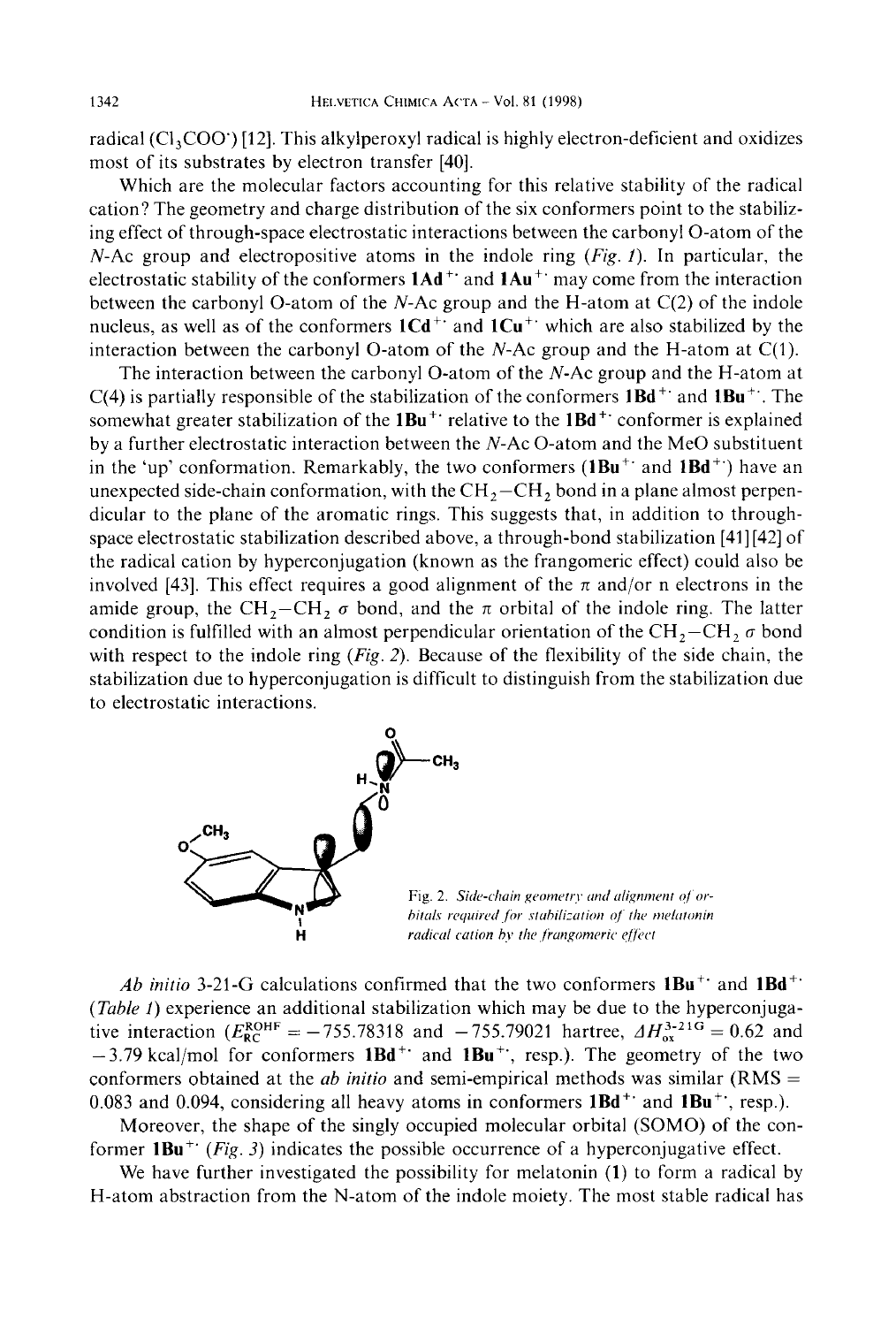

Fig. 3. SOMO of the melatonin radical cation  $(1Bu^{+})$  according to AM1 calculations

a heat of formation of  $\Delta H_{\text{RN}}^{\text{RHF}} = 6.55 \text{ kcal/mol}$  which implies a value of  $\Delta H_{\text{abs}} =$ 9.27 kcal/mol according to AM1 calculations. The high energy necessary to obtain a radical from 1 in comparison to vitamin E, suggests that the direct H-atom abstraction mechanism from the N-atom of the indole moiety is largely improbable.

4.1.2. Melatonin Analogs. To better understand the origin of the stabilization of the melatonin radical cation, we also examined a number of melatonin analogs  $2-7$  differing in chain length, N-substitution and/or ring substitution. When the side chain was reduced to a Me group (2) or shortened by one  $CH_2$  unit (3), a decrease in the ease of one-electron oxidation could be deduced from the energy levels shown in Table 2. Indeed, the shortening of the side chain prevents the  $N$ -Ac group from participating in a throughspace electrostatic stabilization of the radical cation, and it also renders impossible a stabilization by a through-bond interaction between the remote amide group and the  $\pi$ system.

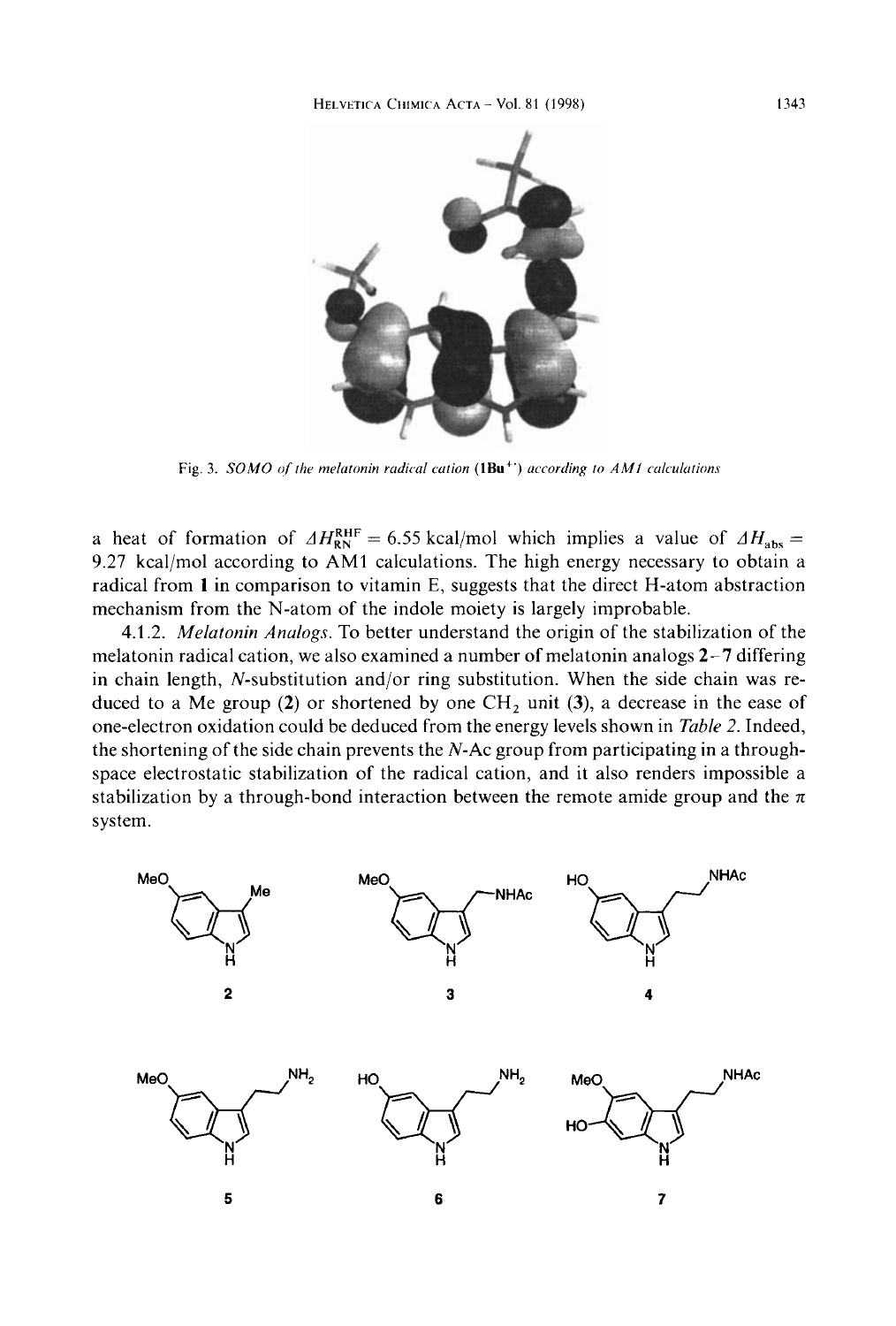| Chemical<br>species <sup>b</sup> ) | $\Delta H_{\text{NE}}^{\text{c}}$ | $AH_{RC}^{\rm RHFd})$ | $\Delta H_{\alpha}^{\quad e}$ | Chemical<br>species $b$ ) | $\Delta H_{\text{NE}}^{\text{c}}$ | $\Delta H_{\text{RC}}^{\text{RHFd}}$ | $AH_{\alpha}^{\e}$ <sup>e</sup> ) |
|------------------------------------|-----------------------------------|-----------------------|-------------------------------|---------------------------|-----------------------------------|--------------------------------------|-----------------------------------|
| $2d, 2d^+$                         |                                   | 187.48                | 3.52                          | $5Au^{++}$                |                                   | 182.48                               | 2.18                              |
| $2u, 2u^{+}$                       | 9.94                              | 188.30                | 4.34                          | 5Bd <sup>+</sup>          |                                   | 185.35                               | 5.05                              |
| 3d, $3d^+$                         |                                   | 152.35                | 4.84                          | 5Bu, $5Bu^+$              | 6.28                              | 186.08                               | 5.77                              |
| $3u, 3u^{+}$                       | $-26.52$                          | 154.39                | 6.88                          | $5Cd +$                   |                                   | 181.41                               | 1.11                              |
| $4Ad^{+f}$                         |                                   | 135.26                | 1.27                          | $5Cu++$                   |                                   | 181.48                               | 1.18                              |
| 4Au, 4Au <sup>+</sup>              | $-40.03$                          | 136.30                | 2.30                          | $6\text{Ad}^{+8}$         |                                   | 176.64                               | 2.72                              |
| $4Bd^+$                            |                                   | 137.68                | 3.69                          | $6Au^+$                   |                                   | 177.92                               | 3.99                              |
| $4Bu$ <sup>++</sup>                |                                   | 135.99                | 2.00                          | $6Bd^+$                   |                                   | 181.41                               | 7.49                              |
| $4Cd++$                            |                                   | 134.50                | 0.51                          | 6Bu, 6Bu <sup>+</sup>     | $-0.10$                           | 182.91                               | 8.98                              |
| $4Cu+$                             |                                   | 135.46                | 1.46                          | $6Cd +$                   |                                   | 176.64                               | 2.72                              |
| $5Ad+$                             |                                   | 181.42                | 1.12                          | $6Cu^{+}$                 |                                   | 177.61                               | 3.69                              |

Table 2. Theoretical Parameters of Melatonin Analogs Obtained by AM1 Calculations, Relative to x-Tocopherol<sup>a</sup>)

<sup>a</sup>) For the values of  $\alpha$ -tocopherol, see *Table 1*. <sup>b</sup>) See Fig. 1 for the designation of conformers. <sup>c</sup>) Heat of formation of the neutral species (in kcal/mol). <sup>4</sup>) Heat of formation of the radical cation species using the RHF approximation (in kcal/mol). <sup>e</sup>) Enthalpy of the isodesmic *Reaction 1* in kcal/mol. <sup>f</sup>)  $\Delta H_{\text{abs}} = 3.52$  kcal/mol being  $AH_{RN}^{RHF} = 5.62$  kcal/mol for **4Ad**. <sup>8</sup>)  $AH_{abs} = 3.90$  kcal/mol being  $AH_{RN}^{RHF} = 34.69$  kcal/mol for **6Ad**.

The other analogs of melatonin investigated were its precursors  $N$ -acetylserotonin  $(4)$ and serotonin  $(6)$ , and its metabolite 5-methoxytryptamine  $(5)$ . For each, six conformers of the radical cation were investigated whose side-chain conformation were close to those shown in Fig. 1. The higher values of  $AH_{ox}$  (Table 2) indicate a reduced electrostatic stabilization in all the conformers and a reduced hyperconjugative stabilization in the conformers  $4Bu^+$ ,  $4Bb^+$ ,  $5Bu^+$ ,  $5Bd^+$ ,  $6Bu^+$ , and  $6Bd^+$  compared to  $1Bu^+$  and 1Bd<sup>++</sup>. The shape of the SOMO of 5Bu<sup>++</sup> (Fig. 4) is in agreement with this reduced stabilization. These results suggest that the three compounds have a lower free-radical scavenging activity than melatonin  $(1)$ , as indeed seen experimentally for serotonin [11]. Furthermore, ab initio calculations with the 3-21G basis set confirmed a reduction of the hyperconjugative stabilization in conformers 5Bd<sup>+</sup> and 6Bd<sup>+</sup> ( $\Delta H_{ox} = 7.02$  and 13.58 kcal/mol, resp.). The reason for this reduced stabilization is unknown, since the structural requisites for a frangomeric effect in radical cations are poorly known.



Fig. 4. SOMO of the radical cation of 5-methoxytryptamine (5Bu<sup>++</sup>) according to AM1 calculations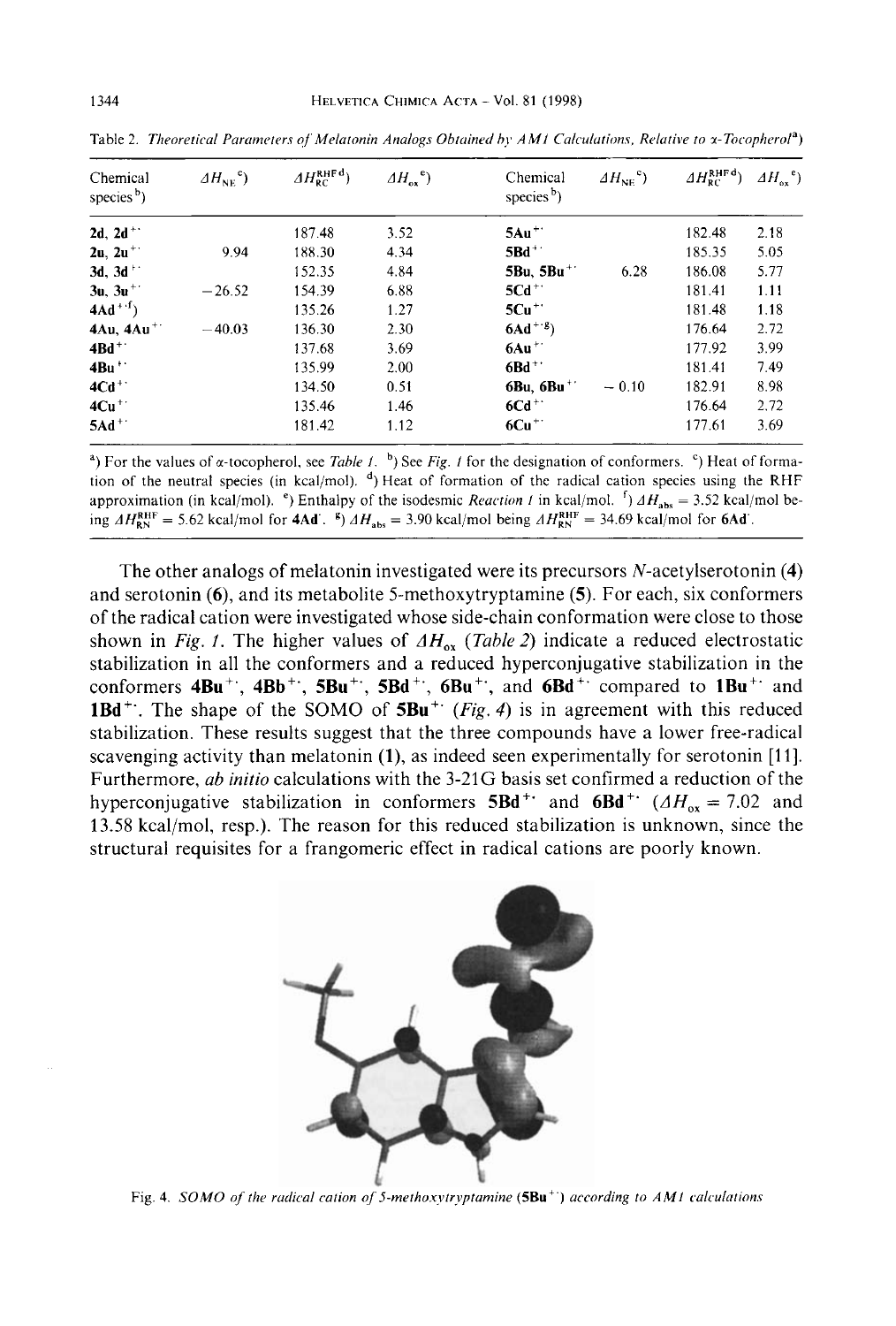The possibility of an antioxidant mechanism resulting from direct H-atom abstraction was investigated for N-acetylserotonin **(4)** and serotonin **(ti),** since these compounds contain a free OH group. The values of  $AH<sub>abs</sub>$  for **4** and **6**  $AH<sub>abs</sub> = 3.52$  and 3.90 kcal/ mol, resp., see *Table* 2) suggest that they should indeed be able to scavenge free radicals by a H-atom-transfer mechanism, but not very efficiently.

4.1.3. *6-Hydroxymelatonin* **(7). A** major hepatic metabolite of melatonin is 6-hydroxymelatonin **(7).** This compound exhibits higher *in vitro* antioxidant activities than melatonin **(1)** itself [44]. Indeed, an additional electron-donating group in the aromatic moiety should contribute to a better stabilization of a radical cation. In analogy with **1,** the six most stable conformers of compound **7** were considered *(TableJ),* showing that the radical cation of **7** in conformation **C (7Cu")** is more stable than all conformers of the melatonin radical cation.

| Chemical species <sup>b</sup> )      | $\Delta H_{BC}^{\text{RHFC}}$ | $\Delta H_{\alpha}^{\quad d})$ | $\Delta H_{\rm RN}^{\rm RHF}$ <sup>e</sup> ) | $\Delta H_{\text{abs}}^{-1}$ |
|--------------------------------------|-------------------------------|--------------------------------|----------------------------------------------|------------------------------|
| $7Ad^+$ ; $7Ad$                      | 98.58                         | 2.38                           | $-42.88$                                     | 0.38                         |
| $7Au^{+}$ , $7Au$                    | 94.01                         | $-2.19$                        | $-42.53$                                     | 0.73                         |
| 7Bd <sup>+</sup> , 7Bd               | 97.93                         | 1.73                           | $-40.66$                                     | 2.60                         |
| 7Bu ** . 7Bu                         | 96.16                         | $-0.05$                        | $-42.07$                                     | 1.19                         |
| $7Cd^+$ ; $7Cd$                      | 97.78                         | 1.58                           | $-42.88$                                     | 0.38                         |
| 7Cu <sup>++</sup> , 7Cu <sup>+</sup> | 93.47                         | $-2.74$                        | $-42.53$                                     | 0.73                         |

Table 3. *Theoretical Parameters of 6-Hydroxymelatonin* (7)<sup>a</sup>) *Obtained by AM1 Calculations* 

<sup>a</sup>) The heat of formation of the most stable neutral species is  $AH_{NE} = -77.82$  kcal/mol. <sup>b</sup>) See *Fig. 1* for the designation of conformers. ') Heat of formation of the radical cation species (in kcal/mol) using the RHF approximation after UHF full geometry optimization. **d,** Enthalpy of the isodcsmic *Reaclion I* (in kcal/ mol). <sup>e</sup>) Heat of formation of the radical species (in kcal/mol) using the RHF approximation after UHF full geometry optimization. ') Enthalpy of the isodesmic *Reaction 3* (in kcal/mol) calculated considering the most stable neutral species without intramolecular H-bond, *i.e.*,  $\Delta H_{NE} = -74.153$  kcal/mol.

Furthermore, the presence of an OH group increases the possibility of an H-atom transfer. As a consequence, the  $AH<sub>abs</sub>$  value indicates a good H-transfer (i.e., 1.58 kcal/ mol, see *Table 3*). The possible formation of an oxyl radical is in agreement with the moderate pro-oxidant properties of **7** [9]. Thus, both SET and H-atom abstraction appear as plausible mechanisms to explain the antioxidant activity of **7.** 

4.2. *Carvedilol* **(8).** Since the antioxidant capacity of carvedilol **(8)** is believed to reside in its carbazole moiety [23][26], 4-methoxycarbazole **(11)** was used as a model compound for carvedilol **(8),** and compounds **12** and **14** as models for its I-hydroxylated **(9)** and 3-hydroxylated **(10)** metabolites, respectively. **AM** 1 Semi-empirical calculations indicate that 4-methoxycarbazole **(1 1)** should not possess high antioxidant activity, since its  $AH_{ox}$  value is relatively high, and H-atom abstraction from the N-atom of the carbazole moiety requires much more energy than from the OH group of vitamin E (12.73 kcal/mol; see the values of  $\Delta H_{ox}$  and  $\Delta H_{abs}$  in *Table 4*). However, direct addition of a radical (especially HO) to the carbazole moiety or to the phenyl ring is a conceivable mechanism by which carvedilol itself could exert antioxidant effects.

3-Hydroxy-4-methoxycarbazole **(12)** and **1-hydroxy-4-methoxycarbazole (14)** may have good antioxidant activities based of their  $AH<sub>abs</sub>$  values. These calculations suggest that compounds **12** and **14** scavenge free radicals *via* direct H-atom transfer, since their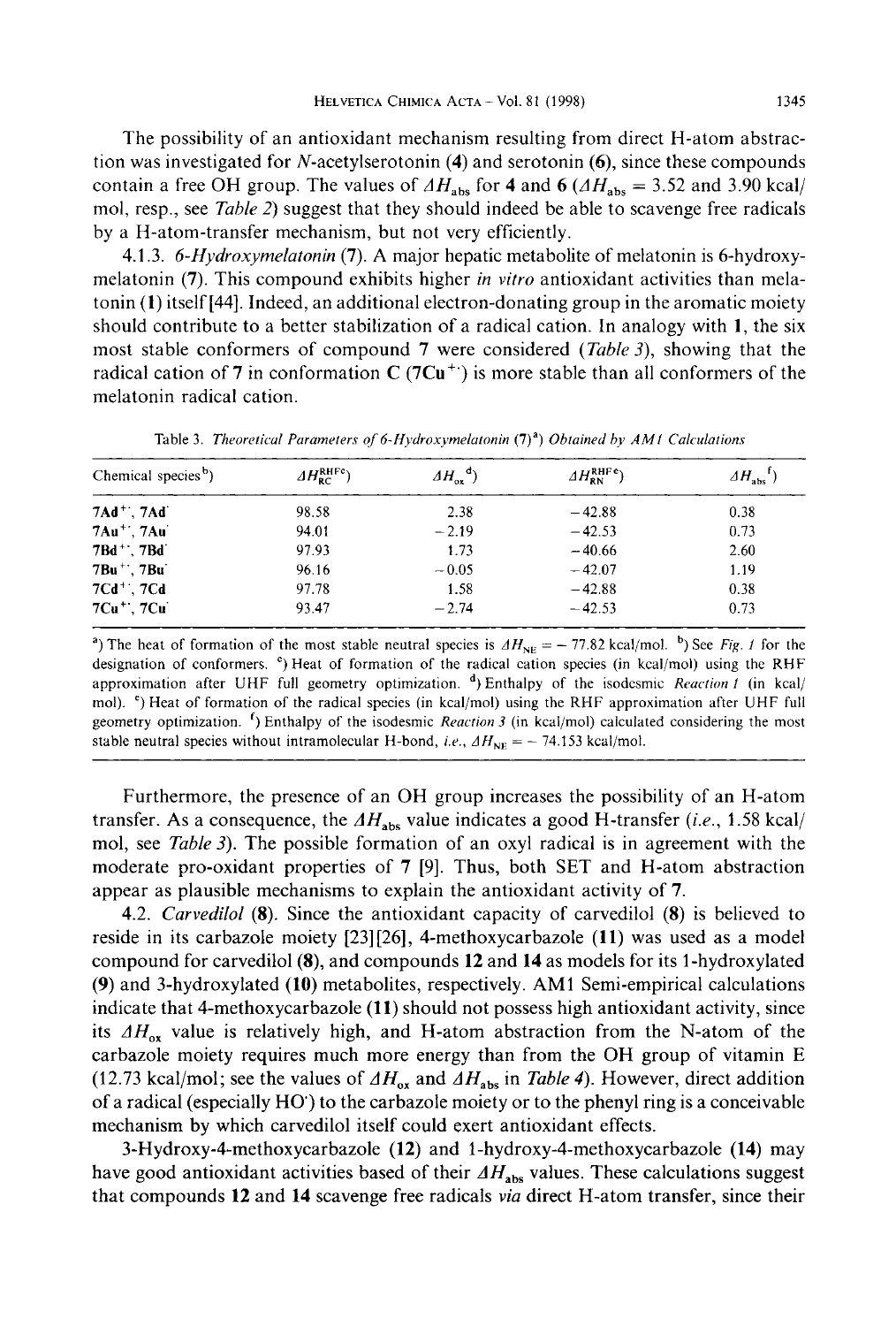

Table 4. *Theoretical Parameters of Carbazoles Obtained by AM1 Calculations* 

| Chemical species                | $AH_{\text{NE}}^{a}$ | $AH_{BC}^{\rm RHF~b}$ | $\Delta H_{\rm ox}^{\rm RHF}$ <sup>c</sup> | $AH_{RN}^{RHFd})$ | AH <sub>abs</sub> <sup>RHF e</sup> ) |
|---------------------------------|----------------------|-----------------------|--------------------------------------------|-------------------|--------------------------------------|
| $11, 11^{+1}, 11^{+}$           | 31.01                | 211.59                | 6.56                                       | 74.63             | $12.73f$ )                           |
| $12, 12^+$ , $12^-$             | $-11.80$             | 166.05                | 3.83                                       | 20.26             | $-0.90$                              |
| $13, 13^{\circ}$ , $13^{\circ}$ | $-13.59$             | 167.80                | 7.37                                       | 24.36             | 7.06                                 |
| $14, 14^{+1}, 14^{+1}$          | $-11.75$             | 169.08                | 6.81                                       | 17.16             | $-1.99$                              |

<sup>a</sup>) Heat of formation of the neutral species (in kcal/mol). <sup>b</sup>) Heat of formation of the radical cation species (in kcal/mol) using the RHF approximation after UHF full geometry optimization. <sup>c</sup>) Enthalpy of the isodesmic *Reaction 1* (in kcal/mol).  $d$ , Heat of formation of the radical species (in kcal/mol) using the RHF approximation after UHF full geometry optimization. ') Enthalpy of the isodesmic *Reaction 3* (in kcal/mol). ') Abstraction of the H-atom from the N-atom of the carbazole moiety.

oxyl radical is relatively stable. These two compounds achieve a better delocalization of the unpaired electron compared to compound **13**, since the oxyl radical at  $C(1)$  or  $C(3)$ of the carbazole moiety *(ortho/para* to the NH and Me0 groups) is more stable than the one at C(2) *(ie., meta).* 

These results are in agreement with experimental data showing that the two hydroxylated metabolites **9** and **10,** of carvedilol, are better antioxidants than carvedilol **(8)**  [21] [27] [28]. Furthermore, other hydroxylated carbazole derivatives such as carazostatin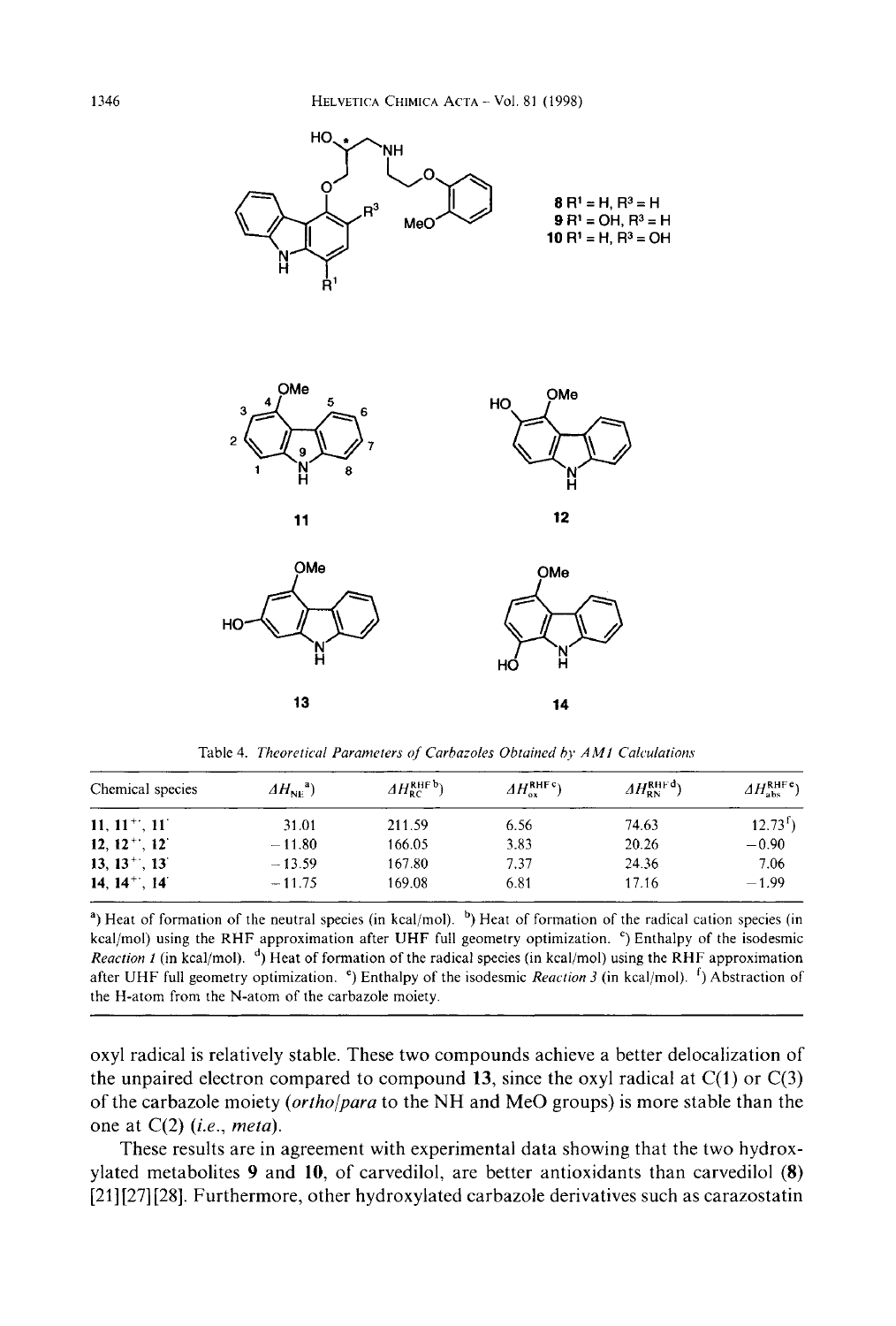and carbazomycin show a considerable antioxidant activity, whereas non-hydroxylated carbazoles are inactive [45] [46].

*5.* **Conclusion.** - **As** revealed here by semi-empirical and *ah inirio* quantum-mechanical calculations, stabilization of the radical cation of some conformers of melatonin **(1)** due to electrostatic interactions and hyperconjugation could account for its well-documented antioxidant efficacy. In addition, 6-hydroxymelatonin **(7)** appears as a better free-radical scavenger than **1,** again in agreement with experimental results.

For carvedilol **(S),** the theoretical parameters obtained in this study are not consistent with a good antioxidant activity. In contrast, some of its ring-hydroxylated metabolites appear as powerful antioxidants due to the formation of an oxyl radical stabilized by delocalization over the carbazole nucleus.

Quantum-mechanical calculations, even at a semi-empirical level, can thus give insights into the molecular mechanisms by which antioxidants exert their effects.

The authors are indebted to the *Swiss National Science Foundarion* for support. Insightful discussions with Prof. *Pierre Vogrl* (Institute of Organic Chemistry, University of Lausanne) are warmly acknowledged.

## REFERENCES

- [l] C. A. Rice-Evans, A. T. Diplock, *Free Rad. Bid. Med.* **1993,** *15,* 77.
- [2] 0. **I.** Aruoma, *Free Rad. Biol. Med.* **1996,** *20,* 675.
- [3] E. Migliavacca, P. **A.** Carrupt, B. Testa, *Hell>. Chim. Acta* **1997,** *80,* 1613.
- [4] B. Poeggeler, R. J. Reiter, D. X. Tan, L. D. Chen, L. C. Manchester, *J. Pineal Res.* **1993,** *14,* 151.
- [5] R. J. Reiter, D. Melchiorri, E. Sewerynek, B. Poeggeler, L. Barlow-Wdlden, J. I. Chuang, G. G. Ortiz, D. Acuna-Castroviejo, *J. Pineal Res.* **1995,** *18,* 1.
- [6] Medchem95 database. Medchem95. Daylight Chemical Information System, Inc.. Irvine, California, 1995.
- [7] R. J. Reiter, *Braz. J. Med. Biol. Res.* **1993,** 26, 1141.
- [El D. X. Tan, L. D. Chen, B. Poeggeler, L. C. Manchester, R. J. Reiter, *Endocrine J.* **1993,** *1,* 57.
- [9] Z. Matuszdk, K. J. Reszka, C. F. Chignell, *Free Rad. Biol. Med.* **1997,** *23,* 367.
- [lo] C. Pieri, M. Marra, F. Moroni, R. Recchioni, F. Marcheselli, *Li/e* Sci. **1994, 55,** 271.
- [ll] K. A. Marshall, R. J. Reiter, B. Poeggeler, 0. I. Aruoma, B. Halliwell, *Free Rad. Biol. Med.* **1996,** *21,* 307.
- [12] T. Y. Chan, P. L. Tang, *J. Pineal Res.* **1996,** *20,* 187.
- [13] J. W. Miller, J. Selhub, **J.** A. Joseph, *Free Rad. Biol. Med.* **1996,** *21,* 241.
- [14] R. J. Reiter, D. X. Tan, B. Poeggeler, A. Menendez-Pelaez, L. D. Chen, *S.* Saarela, *Ann. N. Y. Acad. Sci,*  **1994,** *719,* 1.
- [15] M. Abe, R. J. Reiter, P. B. Orhii, M. Hara, B. Poeggeler, *J. Pineal Res.* **1994,** *17,* 94.
- 1161 D. Melchiorri, R. J. Reiter, A. M. Attia, M. Hara, **A.** Burgos, G. Nistico, *Life Sci.* **1994,** 56, 83.
- [17] R. Hardeland, R. J. Reiter, B. Poeggeler, D. X. Tan, *Neurosci. Behavior Rev.* **1993,** *17,* 347.
- [18] P. G. Lysko, G. Z. Feuerstein, R. R. Ruffolo, Jr., *Pharmac. News* 1995, 2, 12.
- [19] T. L. Yue, P. G. Lysko, F. C. Barone, J. L. Gu, R. R. Ruffolo **Jr.,** G. Z. Feuerstein, *Ann. N. Y. Acad. Sci.* **1996,**  *738,* 230.
- [20] G. Z. Feuerstein, N. H. Shusterman, G. Poste, R. R. Ruffolo, Jr., *Pharmac. News* **1996,** *3,* 18.
- [21] J. H. Kramer, W. B. Weglicki, *Free Rad. Biol. Med.* **1996,** *21,* 813.
- [22] H. Sies, 'Oxidative stress oxidants and antioxidants', Ed. H. Sies, Academic Press, New York, 1991.
- [23] T. **L.** Yue, H. Y. Cheng, P. G. Lysko, P. J. McKenna, R. Feuerstein, J. L. Gu, K. A. Lykso, L. L. Davis, G. Feuerstein, *J. Pharmacol. Exp. Ther.* **1992,** *263,* 92.
- [24] T. **A.** Christopher, B. L. Lopez, T. L. Yue, G. *2.* Feuerstein, R. R. Ruffolo Jr., X. L. Ma, *J. Pharmacol. Exp. Ther.* **1995,** *273,* 64.
- [25] T. *L.* Yue, X. Wdng, J. L. Gu, R. R. Ruffolo Jr., G. *2.* Feuerstein, *J. Pharmacol. Exp. Ther.* **1995,** *273,*  1442.
- [26] **A.** D. Mackerell, J. Wiorkiewicz Kuczera, M. Karplus, *J. Am. Chem. SOC.* **1995,** *I1 7,* 11946.